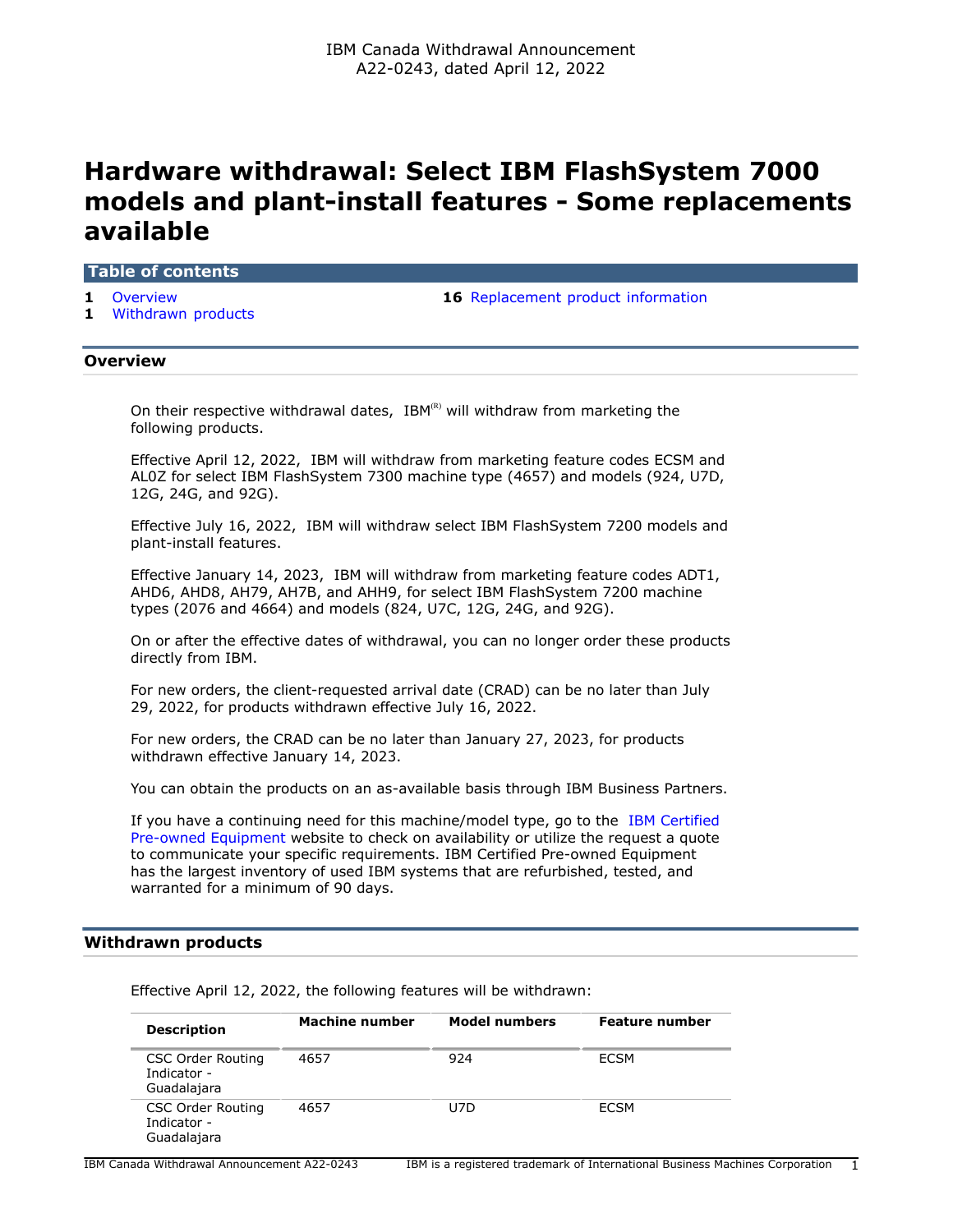| <b>Description</b>                                     | Machine number | <b>Model numbers</b> | <b>Feature number</b> |
|--------------------------------------------------------|----------------|----------------------|-----------------------|
| <b>CSC Order Routing</b><br>Indicator -<br>Guadalajara | 4657           | 12G                  | <b>ECSM</b>           |
| <b>CSC Order Routing</b><br>Indicator -<br>Guadalajara | 4657           | 24G                  | <b>ECSM</b>           |
| <b>CSC Order Routing</b><br>Indicator -<br>Guadalajara | 4657           | 92G                  | <b>ECSM</b>           |
| Drives qualified by<br>Linux ${}^{(R)}$ ONE            | 4657           | 924                  | AL0Z                  |
| Drives qualified by<br>Linux ONE                       | 4657           | U7D                  | AL <sub>0</sub> Z     |
| Drives qualified by<br>Linux ONE                       | 4657           | 12G                  | AL <sub>0</sub> Z     |
| Drives qualified by<br>Linux ONE                       | 4657           | 24G                  | AL <sub>0</sub> Z     |
| Drives qualified by<br>Linux ONE                       | 4657           | 92G                  | AL <sub>0</sub> Z     |

Effective July 16, 2022, the following models and features will be withdrawn:

| <b>Description</b>                                                        | <b>Machine number</b> | <b>Model numbers</b> | <b>Feature number</b> |
|---------------------------------------------------------------------------|-----------------------|----------------------|-----------------------|
| IBM FlashSystem<br>7200 NVMe<br><b>Control Enclosure</b>                  | 2076                  | 824                  |                       |
| <b>IBM FlashSystem</b><br>7200 Utility NVMe<br>Control Enclosure          | 2076                  | U7C                  |                       |
| IBM FlashSystem<br>7200 NVMe<br>Control Enclosure                         | 4664                  | 824                  |                       |
| IBM FlashSystem<br>7200 Utility Model<br><b>NVMe Control</b><br>Enclosure | 4664                  | U7C                  |                       |
| 240 GB M.2 Boot<br>drive Pair                                             | 2076                  | 824                  | <b>ACGV</b>           |
| Generic Bezel                                                             | 2076                  | 824                  | <b>ACZA</b>           |
| Generic Packaging                                                         | 2076                  | 824                  | <b>ACZF</b>           |
| RFID Tag AG/AP:<br>902-928 MHz                                            | 2076                  | 824                  | A2EV                  |
| RFID Tag EMEA:<br>865.6-867.8 MHz                                         | 2076                  | 824                  | A2EW                  |
| <b>JEMT Indicator</b>                                                     | 2076                  | 824                  | 0021                  |
| <b>TAA Compliance</b>                                                     | 2076                  | 824                  | 0983                  |
| Non-China origin                                                          | 2076                  | 824                  | ADZ1                  |
| Future use -<br>reserved 1                                                | 2076                  | 824                  | AHY1                  |
| Future use -<br>reserved 2                                                | 2076                  | 824                  | AHY <sub>2</sub>      |
| Future use -<br>reserved 3                                                | 2076                  | 824                  | AHY3                  |
| Order Type 1<br>Indicator - CTO                                           | 2076                  | 824                  | ADN1                  |
| Shipping and<br>Handling - No<br>Charge                                   | 2076                  | 824                  | AG00                  |
| Shipping and<br>Handling                                                  | 2076                  | 824                  | <b>AGDA</b>           |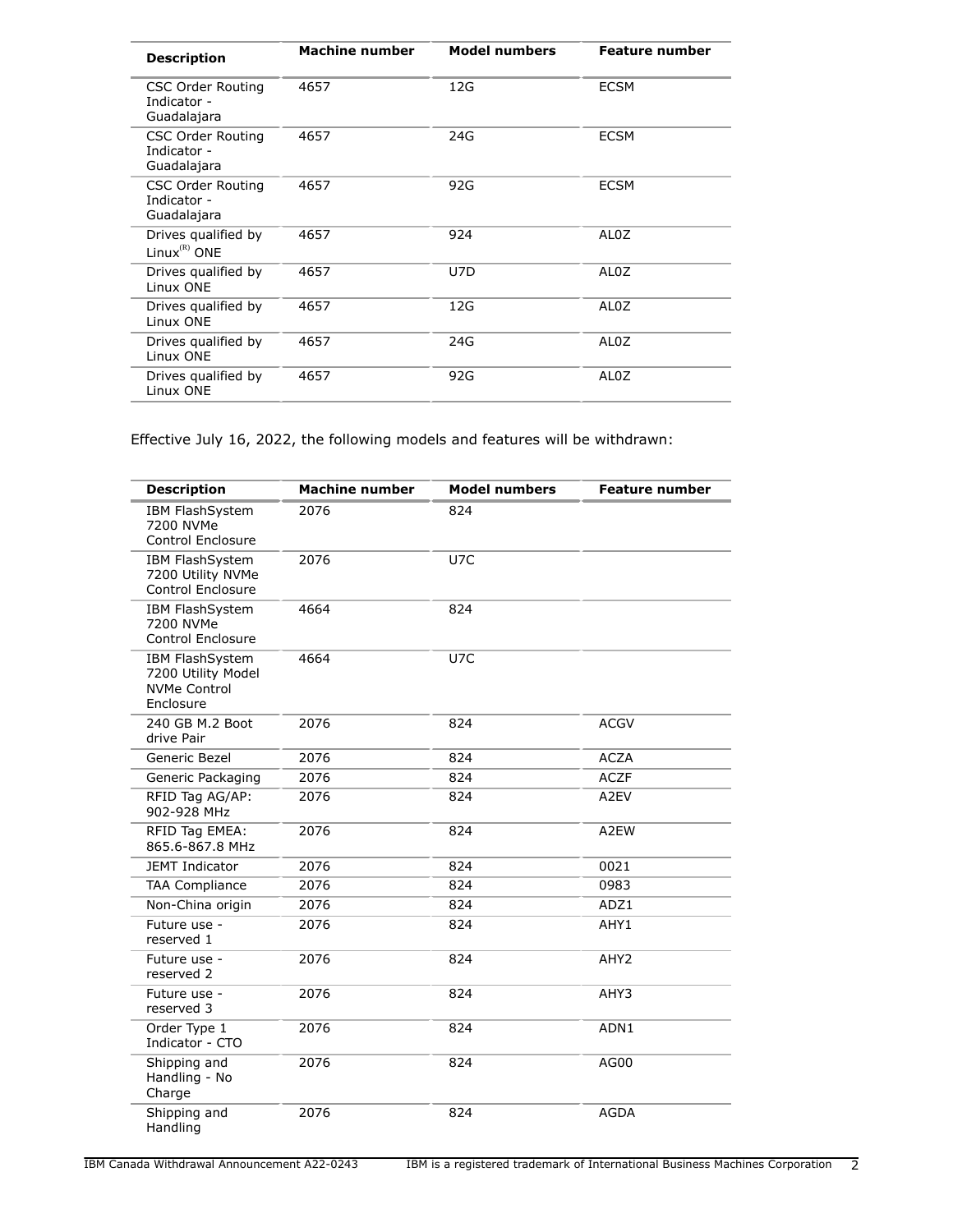| <b>Description</b>                                                                     | <b>Machine number</b> | <b>Model numbers</b> | <b>Feature number</b> |
|----------------------------------------------------------------------------------------|-----------------------|----------------------|-----------------------|
| VersaStack<br>Solution Indicator                                                       | 2076                  | 824                  | AHZC                  |
| SP Warranty<br>Service Upgrade<br>3Y 24x7 Same<br>Day ORT Preselect<br>Config          | 2076                  | 824                  | <b>BOPS</b>           |
| SP Warranty and<br>Maintenance<br>Option 5 YR 24x7<br>Same Day ORT<br>Preselect Config | 2076                  | 824                  | B0YS                  |
| Rack Indicator<br>None                                                                 | 2076                  | 824                  | 4650                  |
| Rack Indicator<br>Rack 1                                                               | 2076                  | 824                  | 4651                  |
| Rack Indicator<br>Rack 2                                                               | 2076                  | 824                  | 4652                  |
| Rack Indicator<br>Rack 3                                                               | 2076                  | 824                  | 4653                  |
| Rack Indicator<br>Rack 4                                                               | 2076                  | 824                  | 4654                  |
| Rack Indicator<br>Rack 5                                                               | 2076                  | 824                  | 4655                  |
| Rack Indicator<br>Rack 6                                                               | 2076                  | 824                  | 4656                  |
| Rack Indicator<br>Rack 7                                                               | 2076                  | 824                  | 4657                  |
| Rack Indicator<br>Rack 8                                                               | 2076                  | 824                  | 4658                  |
| Rack Indicator<br>Rack 9                                                               | 2076                  | 824                  | 4659                  |
| Rack Indicator<br>Rack 10                                                              | 2076                  | 824                  | 4660                  |
| Rack Indicator<br>Rack 11                                                              | 2076                  | 824                  | 4661                  |
| Rack Indicator<br>Rack 12                                                              | 2076                  | 824                  | 4662                  |
| Rack Indicator<br>Rack 13                                                              | 2076                  | 824                  | 4663                  |
| Rack Indicator<br>Rack 14                                                              | 2076                  | 824                  | 4664                  |
| Rack Indicator<br>Rack 15                                                              | 2076                  | 824                  | 4665                  |
| Rack Indicator<br>Rack 16                                                              | 2076                  | 824                  | 4666                  |
| Storage<br>Subsystem ID 1                                                              | 2076                  | 824                  | 9170                  |
| Storage<br>Subsystem ID 8                                                              | 2076                  | 824                  | 9177                  |
| Storage<br>Subsystem ID 9                                                              | 2076                  | 824                  | 9178                  |
| Storage<br>Subsystem ID 10                                                             | 2076                  | 824                  | 9179                  |
| Storage<br>Subsystem ID 11                                                             | 2076                  | 824                  | 9180                  |
| Storage<br>Subsystem ID 12                                                             | 2076                  | 824                  | 9181                  |
| Storage<br>Subsystem ID 13                                                             | 2076                  | 824                  | 9182                  |
| Storage<br>Subsystem ID 14                                                             | 2076                  | 824                  | 9183                  |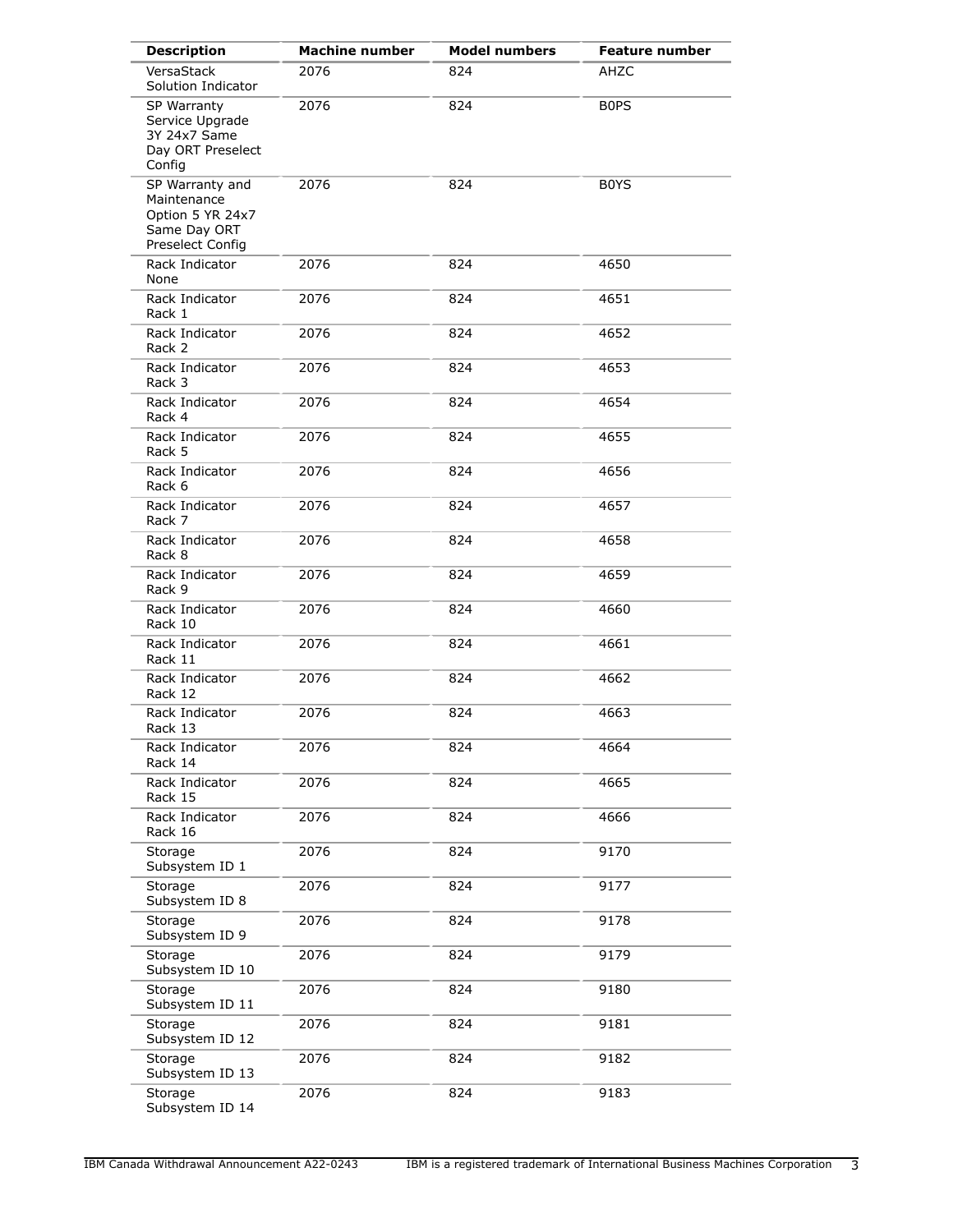| <b>Description</b>                      | <b>Machine number</b> | <b>Model numbers</b> | <b>Feature number</b> |
|-----------------------------------------|-----------------------|----------------------|-----------------------|
| Storage<br>Subsystem ID 15              | 2076                  | 824                  | 9184                  |
| Storage<br>Subsystem ID 16              | 2076                  | 824                  | 9185                  |
| Storage<br>Subsystem ID 17              | 2076                  | 824                  | 9186                  |
| Storage<br>Subsystem ID 18              | 2076                  | 824                  | 9187                  |
| Storage<br>Subsystem ID 19              | 2076                  | 824                  | 9188                  |
| Storage<br>Subsystem ID 20              | 2076                  | 824                  | 9189                  |
| 240 GB M.2 Boot<br>drive Pair           | 2076                  | U7C                  | <b>ACGV</b>           |
| Generic Bezel                           | 2076                  | U7C                  | <b>ACZA</b>           |
| Generic Packaging                       | 2076                  | U7C                  | <b>ACZF</b>           |
| RFID Tag AG/AP:<br>902-928 MHz          | 2076                  | U7C                  | A2EV                  |
| RFID Tag EMEA:<br>865.6-867.8 MHz       | 2076                  | U7C                  | A2EW                  |
| <b>JEMT Indicator</b>                   | 2076                  | U7C                  | 0021                  |
| <b>TAA Compliance</b>                   | 2076                  | U7C                  | 0983                  |
| Non-China origin                        | 2076                  | U7C                  | ADZ1                  |
| Future use -<br>reserved 1              | 2076                  | U7C                  | AHY1                  |
| Future use -<br>reserved 2              | 2076                  | U7C                  | AHY2                  |
| Future use -<br>reserved 3              | 2076                  | U7C                  | AHY3                  |
| Order Type 1<br>Indicator - CTO         | 2076                  | U7C                  | ADN1                  |
| Shipping and<br>Handling - No<br>Charge | 2076                  | U7C                  | AG00                  |
| Shipping and<br>Handling                | 2076                  | U7C                  | <b>AGDA</b>           |
| VersaStack<br>Solution Indicator        | 2076                  | U7C                  | AHZC                  |
| Rack Indicator<br>None                  | 2076                  | U7C                  | 4650                  |
| Rack Indicator<br>Rack 1                | 2076                  | U7C                  | 4651                  |
| Rack Indicator<br>Rack 2                | 2076                  | U7C                  | 4652                  |
| Rack Indicator<br>Rack 3                | 2076                  | U7C                  | 4653                  |
| Rack Indicator<br>Rack 4                | 2076                  | U7C                  | 4654                  |
| Rack Indicator<br>Rack 5                | 2076                  | U7C                  | 4655                  |
| Rack Indicator<br>Rack 6                | 2076                  | U7C                  | 4656                  |
| Rack Indicator<br>Rack 7                | 2076                  | U7C                  | 4657                  |
| Rack Indicator<br>Rack 8                | 2076                  | U7C                  | 4658                  |
| Rack Indicator<br>Rack 9                | 2076                  | U7C                  | 4659                  |
| Rack Indicator<br>Rack 10               | 2076                  | U7C                  | 4660                  |
| Rack Indicator<br>Rack 11               | 2076                  | U7C                  | 4661                  |

IBM Canada Withdrawal Announcement A22-0243 IBM is a registered trademark of International Business Machines Corporation 4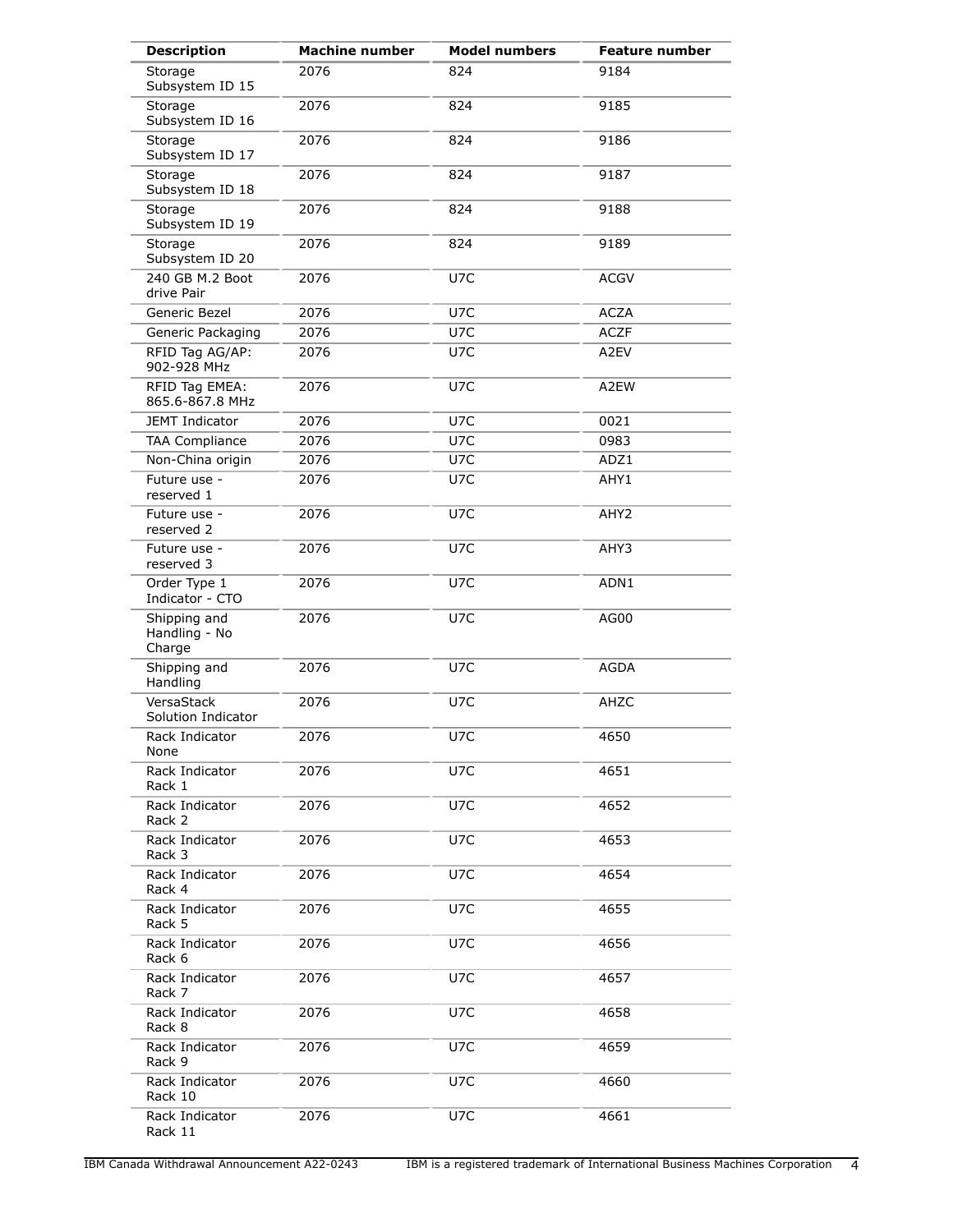| <b>Description</b>                                                          | <b>Machine number</b> | <b>Model numbers</b> | <b>Feature number</b> |
|-----------------------------------------------------------------------------|-----------------------|----------------------|-----------------------|
| Rack Indicator<br>Rack 12                                                   | 2076                  | U7C                  | 4662                  |
| Rack Indicator<br>Rack 13                                                   | 2076                  | U7C                  | 4663                  |
| Rack Indicator<br>Rack 14                                                   | 2076                  | U7C                  | 4664                  |
| Rack Indicator<br>Rack 15                                                   | 2076                  | U7C                  | 4665                  |
| Rack Indicator<br>Rack 16                                                   | 2076                  | U7C                  | 4666                  |
| Storage<br>Subsystem ID 1                                                   | 2076                  | U7C                  | 9170                  |
| Storage<br>Subsystem ID 8                                                   | 2076                  | U7C                  | 9177                  |
| Storage<br>Subsystem ID 9                                                   | 2076                  | U7C                  | 9178                  |
| Storage<br>Subsystem ID 10                                                  | 2076                  | U7C                  | 9179                  |
| Storage<br>Subsystem ID 11                                                  | 2076                  | U7C                  | 9180                  |
| Storage<br>Subsystem ID 12                                                  | 2076                  | U7C                  | 9181                  |
| Storage<br>Subsystem ID 13                                                  | 2076                  | U7C                  | 9182                  |
| Storage<br>Subsystem ID 14                                                  | 2076                  | U7C                  | 9183                  |
| Storage<br>Subsystem ID 15                                                  | 2076                  | U7C                  | 9184                  |
| Storage<br>Subsystem ID 16                                                  | 2076                  | U7C                  | 9185                  |
| Storage<br>Subsystem ID 17                                                  | 2076                  | U7C                  | 9186                  |
| Storage<br>Subsystem ID 18                                                  | 2076                  | U7C                  | 9187                  |
| Storage<br>Subsystem ID 19                                                  | 2076                  | U7C                  | 9188                  |
| Storage<br>Subsystem ID 20                                                  | 2076                  | U7C                  | 9189                  |
| Red Hat <sup>(R)</sup><br>OpenShift ${}^{\textrm{\tiny{(R)}}}$<br>Indicator | 2076                  | 824                  | <b>AJGH</b>           |
| Red Hat OpenShift<br>Indicator                                              | 2076                  | U7C                  | <b>AJGH</b>           |
| All Flash Indicator                                                         | 2076                  | 824                  | AHZD                  |
| Hybrid Flash<br>Indicator                                                   | 2076                  | 824                  | AHZE                  |
| All Flash Indicator                                                         | 2076                  | U7C                  | AHZD                  |
| Hybrid Flash<br>Indicator                                                   | 2076                  | U7C                  | AHZE                  |
| 240 GB M.2 Boot<br>drive Pair                                               | 4664                  | 824                  | <b>ACGV</b>           |
| Generic Bezel                                                               | 4664                  | 824                  | <b>ACZA</b>           |
| Generic Packaging                                                           | 4664                  | 824                  | <b>ACZF</b>           |
| RFID Tag AG/AP:<br>902-928 MHz                                              | 4664                  | 824                  | A2EV                  |
| RFID Tag EMEA:<br>865.6-867.8 MHz                                           | 4664                  | 824                  | A2EW                  |
| <b>JEMT Indicator</b>                                                       | 4664                  | 824                  | 0021                  |
| <b>TAA Compliance</b>                                                       | 4664                  | 824                  | 0983                  |
| Non-China origin                                                            | 4664                  | 824                  | ADZ1                  |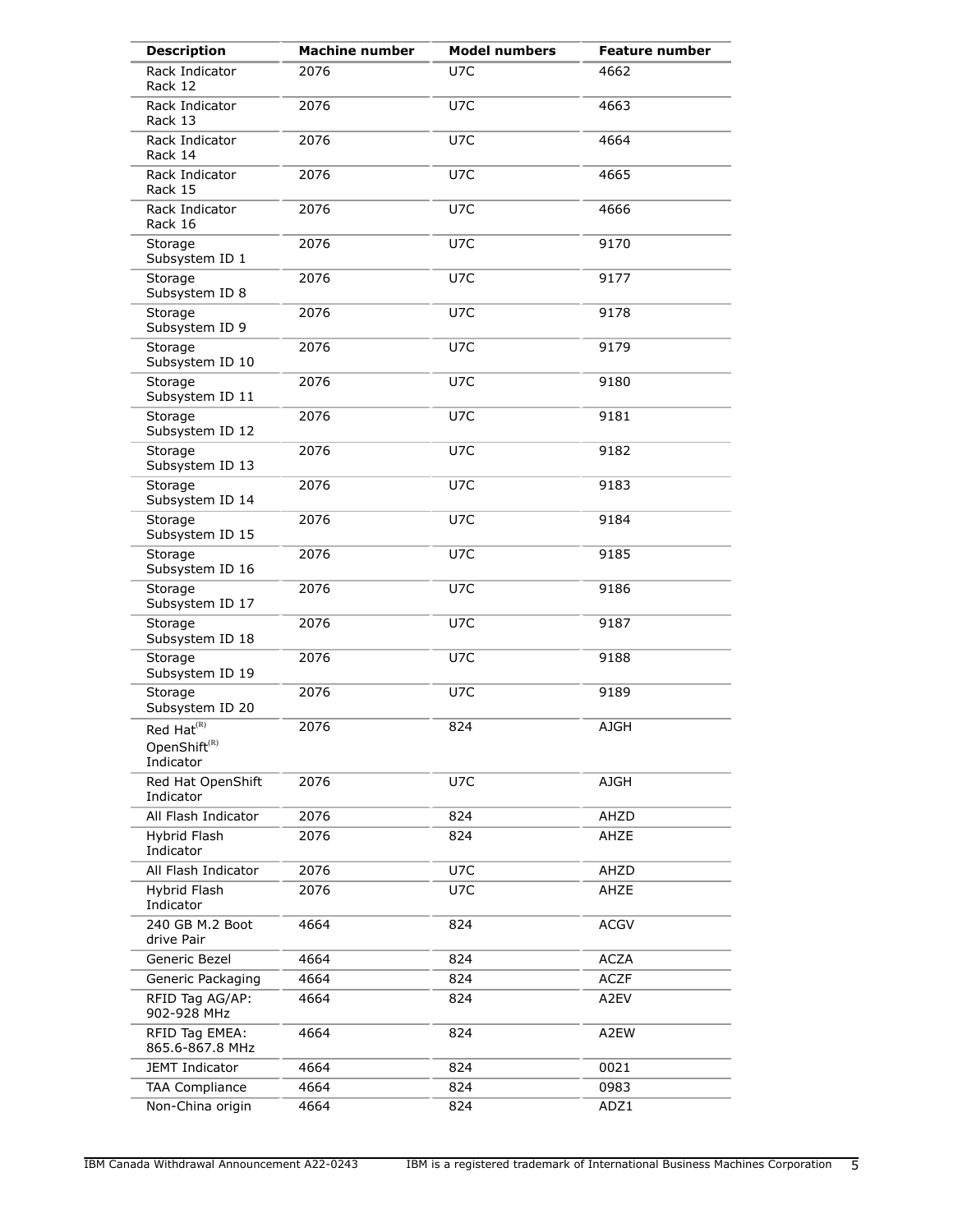| <b>Description</b>                                                  | <b>Machine number</b> | <b>Model numbers</b> | <b>Feature number</b> |
|---------------------------------------------------------------------|-----------------------|----------------------|-----------------------|
| Storage as a<br>Service Indicator                                   | 4664                  | 824                  | AHY1                  |
| Remote code load<br>exception                                       | 4664                  | 824                  | AHY <sub>2</sub>      |
| Future use -<br>reserved 3                                          | 4664                  | 824                  | AHY3                  |
| Future use -<br>reserved 4                                          | 4664                  | 824                  | AHY4                  |
| Future use -<br>reserved 5                                          | 4664                  | 824                  | AHY5                  |
| Future use -<br>reserved 6                                          | 4664                  | 824                  | AHY6                  |
| Future use -<br>reserved 7                                          | 4664                  | 824                  | AHY7                  |
| Future use -<br>reserved 8                                          | 4664                  | 824                  | AHY8                  |
| Future use -<br>reserved 9                                          | 4664                  | 824                  | AHY9                  |
| Order Type 1<br>Indicator - CTO                                     | 4664                  | 824                  | ADN1                  |
| Order Type 2<br>Indicator - MTM<br>Only                             | 4664                  | 824                  | ADN <sub>2</sub>      |
| Shipping and<br>Handling - No<br>Charge                             | 4664                  | 824                  | AG00                  |
| Shipping and<br>Handling                                            | 4664                  | 824                  | AGDA                  |
| VersaStack<br>Solution Indicator                                    | 4664                  | 824                  | AHZC                  |
| All Flash Indicator                                                 | 4664                  | 824                  | AHZD                  |
| Hybrid Flash<br>Indicator                                           | 4664                  | 824                  | AHZE                  |
| Red Hat OpenShift<br>Indicator                                      | 4664                  | 824                  | <b>AJGH</b>           |
| Product will be<br>contained in a<br>LinuxONE III LT2<br>rack       | 4664                  | 824                  | AL0Z                  |
| <b>Expert Care</b><br>Indicator                                     | 4664                  | 824                  | ALH <sub>0</sub>      |
| <b>Expert Care</b><br>Premium 1 Year                                | 4664                  | 824                  | ALL1                  |
| <b>Expert Care</b><br>Premium 2 Year                                | 4664                  | 824                  | ALL <sub>2</sub>      |
| <b>Expert Care</b><br>Premium 3 Year                                | 4664                  | 824                  | ALL3                  |
| <b>Expert Care</b><br>Premium 4 Year                                | 4664                  | 824                  | ALL4                  |
| <b>Expert Care</b><br>Premium 5 Year                                | 4664                  | 824                  | ALL5                  |
| <b>Expert Care</b><br>Premium 1 hour<br>Committed<br>Contact 1 Year | 4664                  | 824                  | ALL7                  |
| <b>Expert Care</b><br>Premium 4 hour<br>Committed<br>Contact 1 Year | 4664                  | 824                  | ALL8                  |
| <b>Expert Care</b><br>Premium 4 hour<br>Committed Fix 1<br>Year     | 4664                  | 824                  | ALL9                  |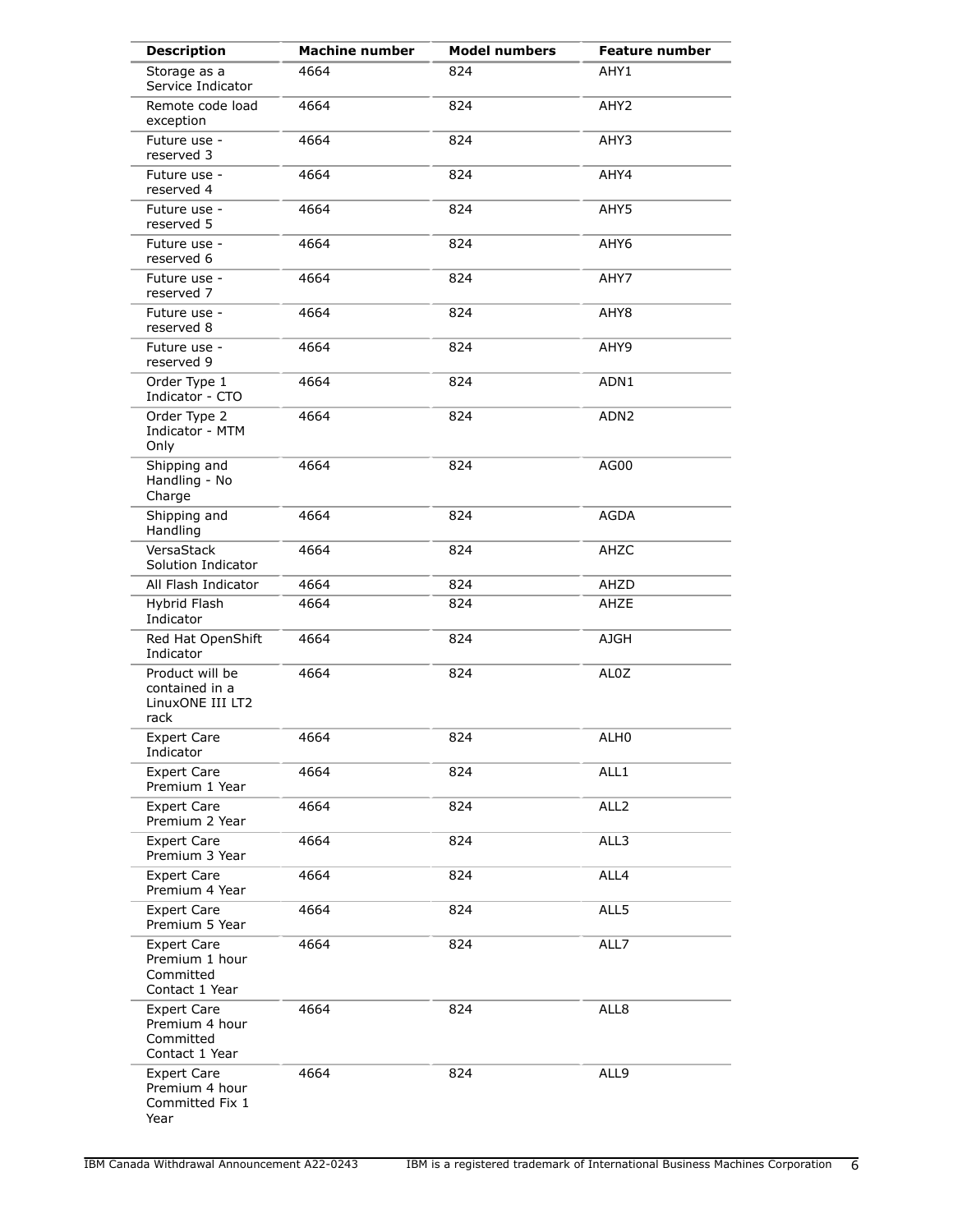| <b>Description</b>                                                  | <b>Machine number</b> | <b>Model numbers</b> | <b>Feature number</b> |
|---------------------------------------------------------------------|-----------------------|----------------------|-----------------------|
| <b>Expert Care</b><br>Premium 6 hour<br>Committed Fix 1<br>Year     | 4664                  | 824                  | <b>ALLA</b>           |
| <b>Expert Care</b><br>Premium 8 hour<br>Committed Fix 1<br>Year     | 4664                  | 824                  | <b>ALLB</b>           |
| <b>Expert Care</b><br>Premium 12 hour<br>Committed Fix 1<br>Year    | 4664                  | 824                  | <b>ALLC</b>           |
| <b>Expert Care</b><br>Premium 24 hour<br>Committed Fix 1<br>Year    | 4664                  | 824                  | <b>ALLD</b>           |
| <b>Expert Care</b><br>Premium 48 hour<br>Committed Fix 1<br>Year    | 4664                  | 824                  | <b>ALLE</b>           |
| <b>Expert Care</b><br>Premium 72 hour<br>Committed Fix 1<br>Year    | 4664                  | 824                  | <b>ALLF</b>           |
| <b>Expert Care</b><br>Premium 1 hour<br>Committed<br>Contact 2 Year | 4664                  | 824                  | <b>ALLG</b>           |
| <b>Expert Care</b><br>Premium 4 hour<br>Committed<br>Contact 2 Year | 4664                  | 824                  | <b>ALLH</b>           |
| <b>Expert Care</b><br>Premium 4 hour<br>Committed Fix 2<br>Year     | 4664                  | 824                  | <b>ALLJ</b>           |
| <b>Expert Care</b><br>Premium 6 hour<br>Committed Fix 2<br>Year     | 4664                  | 824                  | <b>ALLK</b>           |
| <b>Expert Care</b><br>Premium 8 hour<br>Committed Fix 2<br>Year     | 4664                  | 824                  | <b>ALLL</b>           |
| <b>Expert Care</b><br>Premium 12 hour<br>Committed Fix 2<br>Year    | 4664                  | 824                  | <b>ALLM</b>           |
| <b>Expert Care</b><br>Premium 24 hour<br>Committed Fix 2<br>Year    | 4664                  | 824                  | ALLN                  |
| <b>Expert Care</b><br>Premium 48 hour<br>Committed Fix 2<br>Year    | 4664                  | 824                  | ALLP                  |
| <b>Expert Care</b><br>Premium 72 hour<br>Committed Fix 2<br>Year    | 4664                  | 824                  | <b>ALLQ</b>           |
| <b>Expert Care</b><br>Premium 1 hour<br>Committed<br>Contact 3 Year | 4664                  | 824                  | <b>ALLR</b>           |
| <b>Expert Care</b><br>Premium 4 hour                                | 4664                  | 824                  | <b>ALLS</b>           |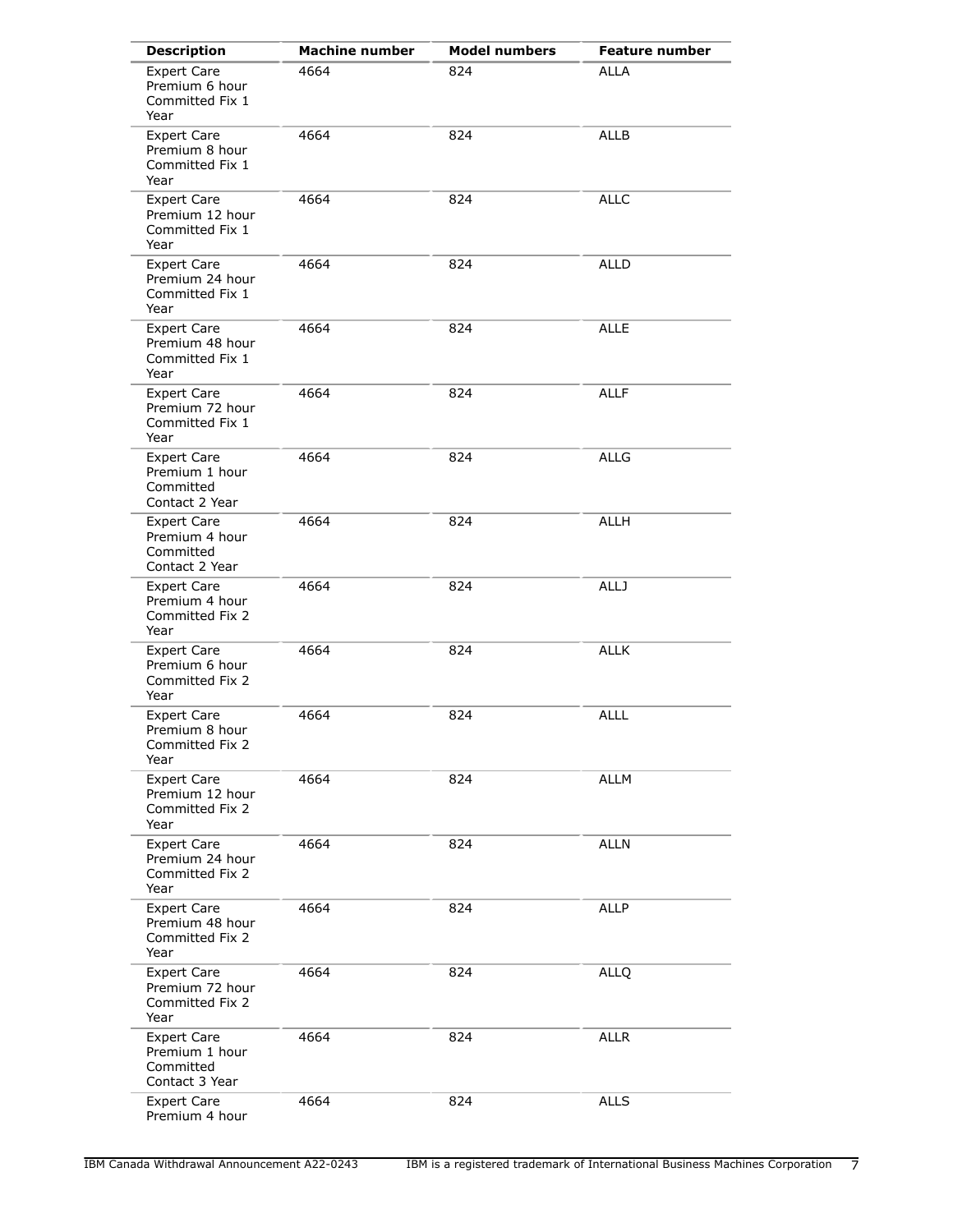| <b>Description</b>                                                  | <b>Machine number</b> | <b>Model numbers</b> | <b>Feature number</b> |
|---------------------------------------------------------------------|-----------------------|----------------------|-----------------------|
| Committed<br>Contact 3 Year                                         |                       |                      |                       |
| <b>Expert Care</b><br>Premium 4 hour<br>Committed Fix 3<br>Year     | 4664                  | 824                  | <b>ALLT</b>           |
| <b>Expert Care</b><br>Premium 6 hour<br>Committed Fix 3<br>Year     | 4664                  | 824                  | <b>ALLU</b>           |
| Expert Care<br>Premium 8 hour<br>Committed Fix 3<br>Year            | 4664                  | 824                  | <b>ALLV</b>           |
| <b>Expert Care</b><br>Premium 12 hour<br>Committed Fix 3<br>Year    | 4664                  | 824                  | <b>ALLW</b>           |
| <b>Expert Care</b><br>Premium 24 hour<br>Committed Fix 3<br>Year    | 4664                  | 824                  | <b>ALLX</b>           |
| <b>Expert Care</b><br>Premium 48 hour<br>Committed Fix 3<br>Year    | 4664                  | 824                  | <b>ALLY</b>           |
| <b>Expert Care</b><br>Premium 72 hour<br>Committed Fix 3<br>Year    | 4664                  | 824                  | <b>ALLZ</b>           |
| <b>Expert Care</b><br>Premium 1 hour<br>Committed<br>Contact 4 Year | 4664                  | 824                  | ALD7                  |
| <b>Expert Care</b><br>Premium 4 hour<br>Committed<br>Contact 4 Year | 4664                  | 824                  | ALD8                  |
| <b>Expert Care</b><br>Premium 4 hour<br>Committed Fix 4<br>Year     | 4664                  | 824                  | ALD9                  |
| <b>Expert Care</b><br>Premium 6 hour<br>Committed Fix 4<br>Year     | 4664                  | 824                  | <b>ALDA</b>           |
| <b>Expert Care</b><br>Premium 8 hour<br>Committed Fix 4<br>Year     | 4664                  | 824                  | ALDB                  |
| <b>Expert Care</b><br>Premium 12 hour<br>Committed Fix 4<br>Year    | 4664                  | 824                  | <b>ALDC</b>           |
| <b>Expert Care</b><br>Premium 24 hour<br>Committed Fix 4<br>Year    | 4664                  | 824                  | <b>ALDD</b>           |
| <b>Expert Care</b><br>Premium 48 hour<br>Committed Fix 4<br>Year    | 4664                  | 824                  | <b>ALDE</b>           |
| <b>Expert Care</b><br>Premium 72 hour<br>Committed Fix 4<br>Year    | 4664                  | 824                  | <b>ALDF</b>           |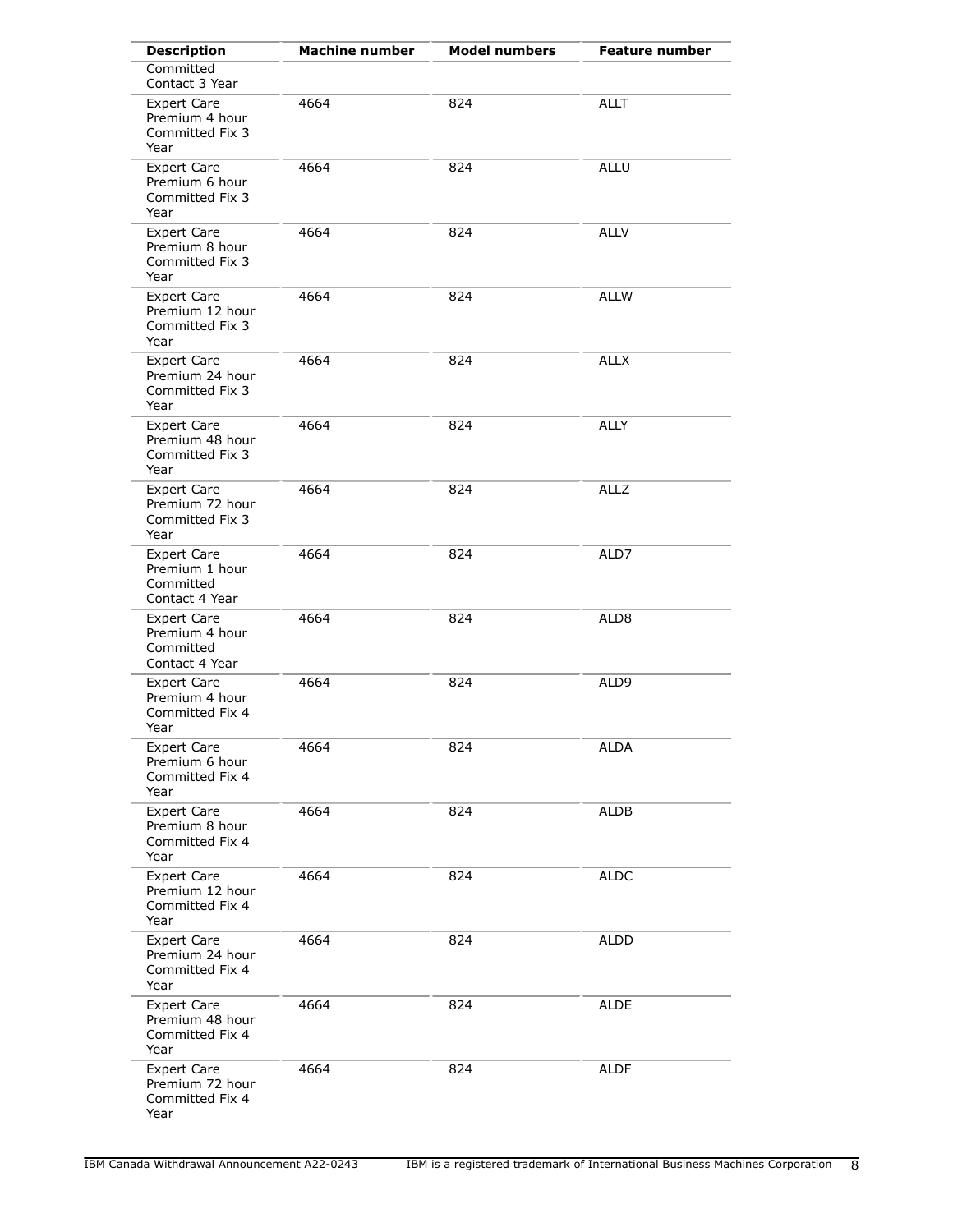| <b>Description</b>                                                  | <b>Machine number</b> | <b>Model numbers</b> | <b>Feature number</b> |
|---------------------------------------------------------------------|-----------------------|----------------------|-----------------------|
| <b>Expert Care</b><br>Premium 1 hour<br>Committed<br>Contact 5 Year | 4664                  | 824                  | <b>ALDG</b>           |
| <b>Expert Care</b><br>Premium 4 hour<br>Committed<br>Contact 5 Year | 4664                  | 824                  | ALDH                  |
| <b>Expert Care</b><br>Premium 4 hour<br>Committed Fix 5<br>Year     | 4664                  | 824                  | <b>ALDJ</b>           |
| <b>Expert Care</b><br>Premium 6 hour<br>Committed Fix 5<br>Year     | 4664                  | 824                  | <b>ALDK</b>           |
| <b>Expert Care</b><br>Premium 8 hour<br>Committed Fix 5<br>Year     | 4664                  | 824                  | <b>ALDL</b>           |
| <b>Expert Care</b><br>Premium 12 hour<br>Committed Fix 5<br>Year    | 4664                  | 824                  | <b>ALDM</b>           |
| <b>Expert Care</b><br>Premium 24 hour<br>Committed Fix 5<br>Year    | 4664                  | 824                  | <b>ALDN</b>           |
| <b>Expert Care</b><br>Premium 48 hour<br>Committed Fix 5<br>Year    | 4664                  | 824                  | <b>ALDP</b>           |
| <b>Expert Care</b><br>Premium 72 hour<br>Committed Fix 5<br>Year    | 4664                  | 824                  | <b>ALDQ</b>           |
| SP for Hard Drive<br>or Media Retention<br>for Storage 3<br>years   | 4664                  | 824                  | <b>BONQ</b>           |
| SP for Hard Drive<br>or Media Retention<br>for Storage 5<br>years   | 4664                  | 824                  | <b>BOPF</b>           |
| Route to Power<br>Manufacturing<br>Indicator                        | 4664                  | 824                  | EFD <sub>0</sub>      |
| Cloud Pak System<br>W4700                                           | 4664                  | 824                  | EAP7                  |
| Rack Indicator<br>None                                              | 4664                  | 824                  | 4650                  |
| Rack Indicator<br>Rack 1                                            | 4664                  | 824                  | 4651                  |
| Rack Indicator<br>Rack 2                                            | 4664                  | 824                  | 4652                  |
| Rack Indicator<br>Rack 3                                            | 4664                  | 824                  | 4653                  |
| Rack Indicator<br>Rack 4                                            | 4664                  | 824                  | 4654                  |
| Rack Indicator<br>Rack 5                                            | 4664                  | 824                  | 4655                  |
| Rack Indicator<br>Rack 6                                            | 4664                  | 824                  | 4656                  |
| Rack Indicator<br>Rack 7                                            | 4664                  | 824                  | 4657                  |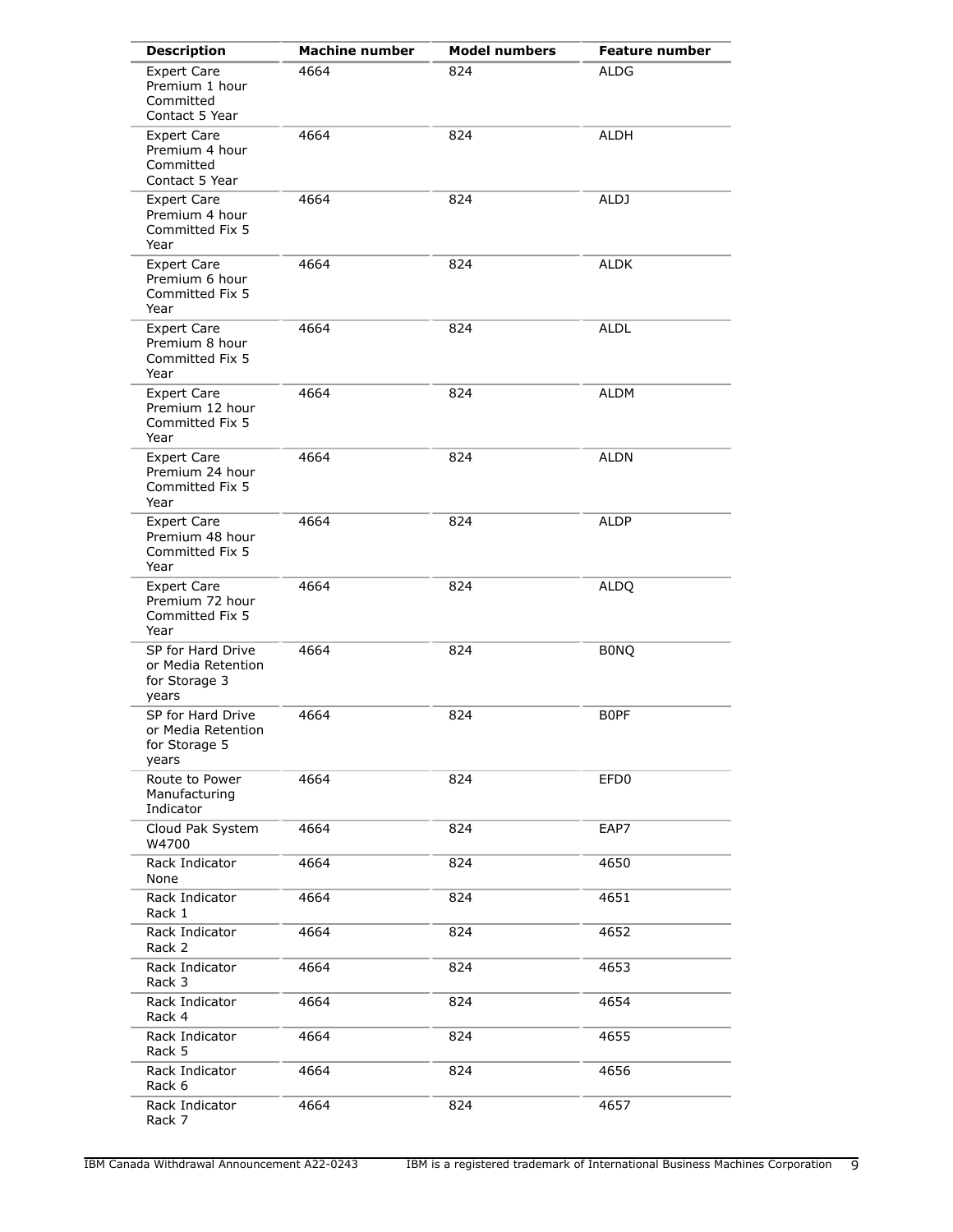| <b>Description</b>            | <b>Machine number</b> | <b>Model numbers</b> | <b>Feature number</b> |
|-------------------------------|-----------------------|----------------------|-----------------------|
| Rack Indicator<br>Rack 8      | 4664                  | 824                  | 4658                  |
| Rack Indicator<br>Rack 9      | 4664                  | 824                  | 4659                  |
| Rack Indicator<br>Rack 10     | 4664                  | 824                  | 4660                  |
| Rack Indicator<br>Rack 11     | 4664                  | 824                  | 4661                  |
| Rack Indicator<br>Rack 12     | 4664                  | 824                  | 4662                  |
| Rack Indicator<br>Rack 13     | 4664                  | 824                  | 4663                  |
| Rack Indicator<br>Rack 14     | 4664                  | 824                  | 4664                  |
| Rack Indicator<br>Rack 15     | 4664                  | 824                  | 4665                  |
| Rack Indicator<br>Rack 16     | 4664                  | 824                  | 4666                  |
| Storage<br>Subsystem ID 1     | 4664                  | 824                  | 9170                  |
| Storage<br>Subsystem ID 2     | 4664                  | 824                  | 9171                  |
| Storage<br>Subsystem ID 3     | 4664                  | 824                  | 9172                  |
| Storage<br>Subsystem ID 4     | 4664                  | 824                  | 9173                  |
| Storage<br>Subsystem ID 5     | 4664                  | 824                  | 9174                  |
| Storage<br>Subsystem ID 6     | 4664                  | 824                  | 9175                  |
| Storage<br>Subsystem ID 7     | 4664                  | 824                  | 9176                  |
| Storage<br>Subsystem ID 8     | 4664                  | 824                  | 9177                  |
| Storage<br>Subsystem ID 9     | 4664                  | 824                  | 9178                  |
| Storage<br>Subsystem ID 10    | 4664                  | 824                  | 9179                  |
| Storage<br>Subsystem ID 11    | 4664                  | 824                  | 9180                  |
| Storage<br>Subsystem ID 12    | 4664                  | 824                  | 9181                  |
| Storage<br>Subsystem ID 13    | 4664                  | 824                  | 9182                  |
| Storage<br>Subsystem ID 14    | 4664                  | 824                  | 9183                  |
| Storage<br>Subsystem ID 15    | 4664                  | 824                  | 9184                  |
| Storage<br>Subsystem ID 16    | 4664                  | 824                  | 9185                  |
| Storage<br>Subsystem ID 17    | 4664                  | 824                  | 9186                  |
| Storage<br>Subsystem ID 18    | 4664                  | 824                  | 9187                  |
| Storage<br>Subsystem ID 19    | 4664                  | 824                  | 9188                  |
| Storage<br>Subsystem ID 20    | 4664                  | 824                  | 9189                  |
| 240 GB M.2 Boot<br>drive Pair | 4664                  | U7C                  | <b>ACGV</b>           |
| Generic Bezel                 | 4664                  | U7C                  | <b>ACZA</b>           |
| Generic Packaging             | 4664                  | U7C                  | <b>ACZF</b>           |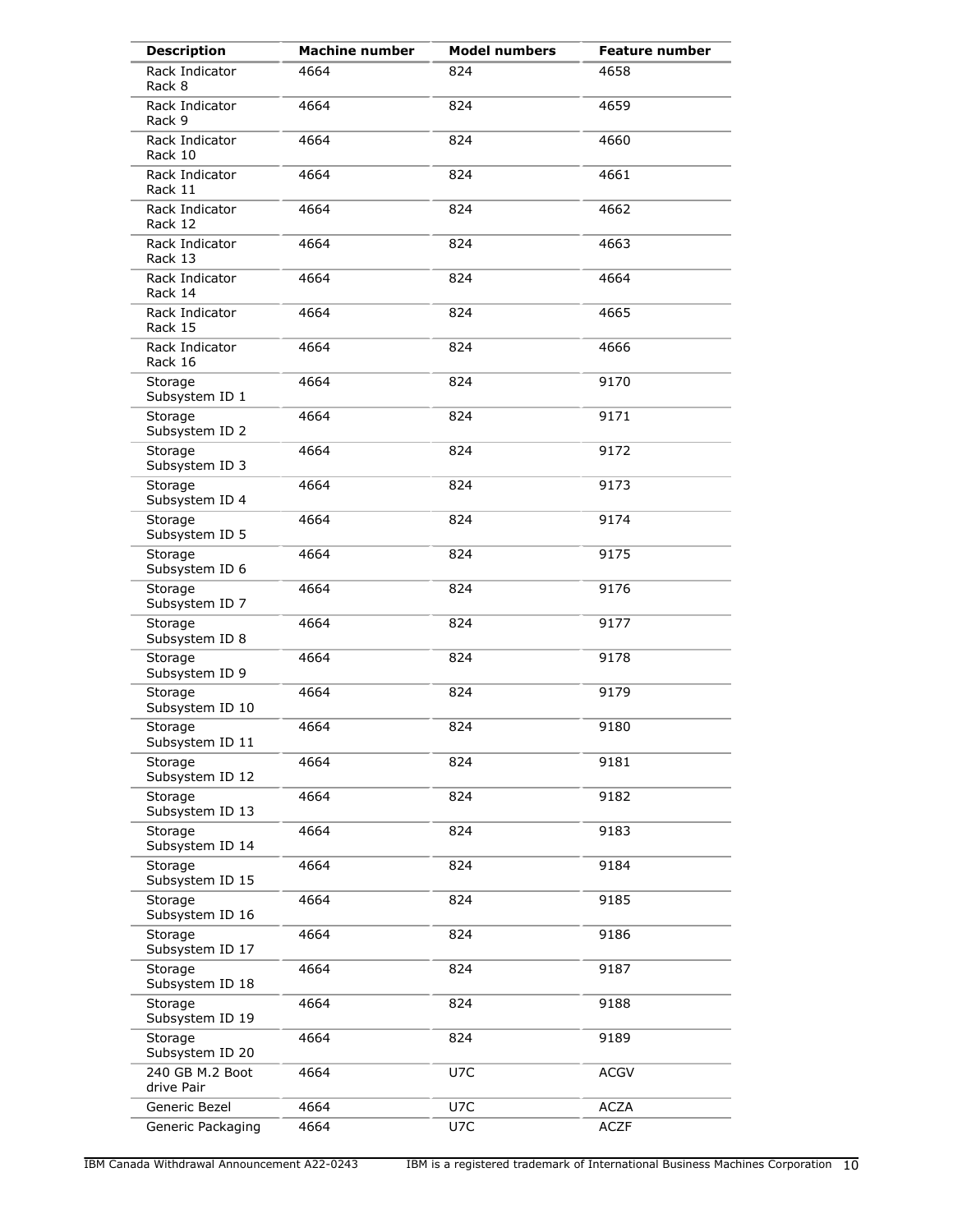| <b>Description</b>                                                  | <b>Machine number</b> | <b>Model numbers</b> | <b>Feature number</b> |
|---------------------------------------------------------------------|-----------------------|----------------------|-----------------------|
| RFID Tag AG/AP:<br>902-928 MHz                                      | 4664                  | U7C                  | A2EV                  |
| RFID Tag EMEA:<br>865.6-867.8 MHz                                   | 4664                  | U7C                  | A2EW                  |
| JEMT Indicator                                                      | 4664                  | U7C                  | 0021                  |
| <b>TAA Compliance</b>                                               | 4664                  | U7C                  | 0983                  |
| Non-China origin                                                    | 4664                  | U7C                  | ADZ1                  |
| Remote code load<br>exception                                       | 4664                  | U7C                  | AHY2                  |
| Future use -<br>reserved 3                                          | 4664                  | U7C                  | AHY3                  |
| Future use -<br>reserved 4                                          | 4664                  | U7C                  | AHY4                  |
| Future use -<br>reserved 5                                          | 4664                  | U7C                  | AHY5                  |
| Future use -<br>reserved 6                                          | 4664                  | U7C                  | AHY6                  |
| Future use -<br>reserved 7                                          | 4664                  | U7C                  | AHY7                  |
| Future use -<br>reserved 8                                          | 4664                  | U7C                  | AHY8                  |
| Future use -<br>reserved 9                                          | 4664                  | U7C                  | AHY9                  |
| Order Type 1<br>Indicator - CTO                                     | 4664                  | U7C                  | ADN1                  |
| Order Type 2<br>Indicator - MTM<br>Only                             | 4664                  | U7C                  | ADN <sub>2</sub>      |
| Shipping and<br>Handling - No<br>Charge                             | 4664                  | U7C                  | AG00                  |
| Shipping and<br>Handling                                            | 4664                  | U7C                  | <b>AGDA</b>           |
| VersaStack<br>Solution Indicator                                    | 4664                  | U7C                  | AHZC                  |
| All Flash Indicator                                                 | 4664                  | U7C                  | AHZD                  |
| Hybrid Flash<br>Indicator                                           | 4664                  | U7C                  | AHZE                  |
| Red Hat OpenShift<br>Indicator                                      | 4664                  | U7C                  | <b>AJGH</b>           |
| Product will be<br>contained in a<br>LinuxONE III LT2<br>rack       | 4664                  | U7C                  | AL0Z                  |
| <b>Expert Care</b><br>Indicator                                     | 4664                  | U7C                  | ALH0                  |
| <b>Expert Care</b><br>Premium 1 Year                                | 4664                  | U7C                  | ALL1                  |
| <b>Expert Care</b><br>Premium 2 Year                                | 4664                  | U7C                  | ALL <sub>2</sub>      |
| <b>Expert Care</b><br>Premium 3 Year                                | 4664                  | U7C                  | ALL3                  |
| <b>Expert Care</b><br>Premium 4 Year                                | 4664                  | U7C                  | ALL4                  |
| <b>Expert Care</b><br>Premium 5 Year                                | 4664                  | U7C                  | ALL5                  |
| <b>Expert Care</b><br>Premium 1 hour<br>Committed<br>Contact 1 Year | 4664                  | U7C                  | ALL7                  |
| <b>Expert Care</b><br>Premium 4 hour                                | 4664                  | U7C                  | ALL8                  |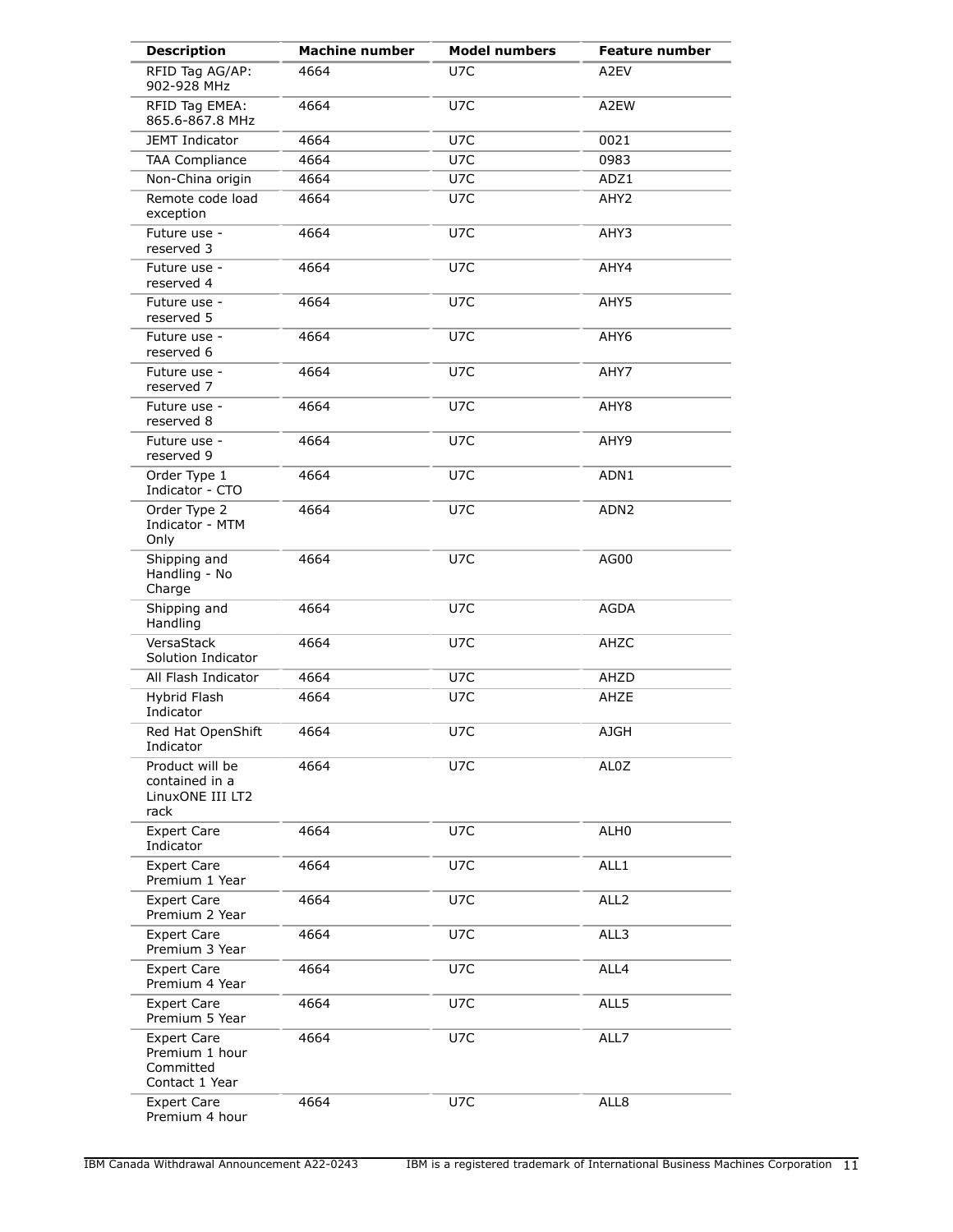| <b>Description</b>                                                  | <b>Machine number</b> | <b>Model numbers</b> | <b>Feature number</b> |
|---------------------------------------------------------------------|-----------------------|----------------------|-----------------------|
| Committed<br>Contact 1 Year                                         |                       |                      |                       |
| <b>Expert Care</b><br>Premium 4 hour<br>Committed Fix 1<br>Year     | 4664                  | U7C                  | ALL9                  |
| Expert Care<br>Premium 6 hour<br>Committed Fix 1<br>Year            | 4664                  | U7C                  | <b>ALLA</b>           |
| <b>Expert Care</b><br>Premium 8 hour<br>Committed Fix 1<br>Year     | 4664                  | U7C                  | <b>ALLB</b>           |
| <b>Expert Care</b><br>Premium 12 hour<br>Committed Fix 1<br>Year    | 4664                  | U7C                  | <b>ALLC</b>           |
| <b>Expert Care</b><br>Premium 24 hour<br>Committed Fix 1<br>Year    | 4664                  | U7C                  | <b>ALLD</b>           |
| <b>Expert Care</b><br>Premium 48 hour<br>Committed Fix 1<br>Year    | 4664                  | U7C                  | <b>ALLE</b>           |
| <b>Expert Care</b><br>Premium 72 hour<br>Committed Fix 1<br>Year    | 4664                  | U7C                  | <b>ALLF</b>           |
| <b>Expert Care</b><br>Premium 1 hour<br>Committed<br>Contact 2 Year | 4664                  | U7C                  | <b>ALLG</b>           |
| <b>Expert Care</b><br>Premium 4 hour<br>Committed<br>Contact 2 Year | 4664                  | U7C                  | <b>ALLH</b>           |
| <b>Expert Care</b><br>Premium 4 hour<br>Committed Fix 2<br>Year     | 4664                  | U7C                  | <b>ALLJ</b>           |
| <b>Expert Care</b><br>Premium 6 hour<br>Committed Fix 2<br>Year     | 4664                  | U7C                  | <b>ALLK</b>           |
| <b>Expert Care</b><br>Premium 8 hour<br>Committed Fix 2<br>Year     | 4664                  | U7C                  | <b>ALLL</b>           |
| <b>Expert Care</b><br>Premium 12 hour<br>Committed Fix 2<br>Year    | 4664                  | U7C                  | <b>ALLM</b>           |
| <b>Expert Care</b><br>Premium 24 hour<br>Committed Fix 2<br>Year    | 4664                  | U7C                  | <b>ALLN</b>           |
| <b>Expert Care</b><br>Premium 48 hour<br>Committed Fix 2<br>Year    | 4664                  | U7C                  | ALLP                  |
| <b>Expert Care</b><br>Premium 72 hour<br>Committed Fix 2<br>Year    | 4664                  | U7C                  | <b>ALLQ</b>           |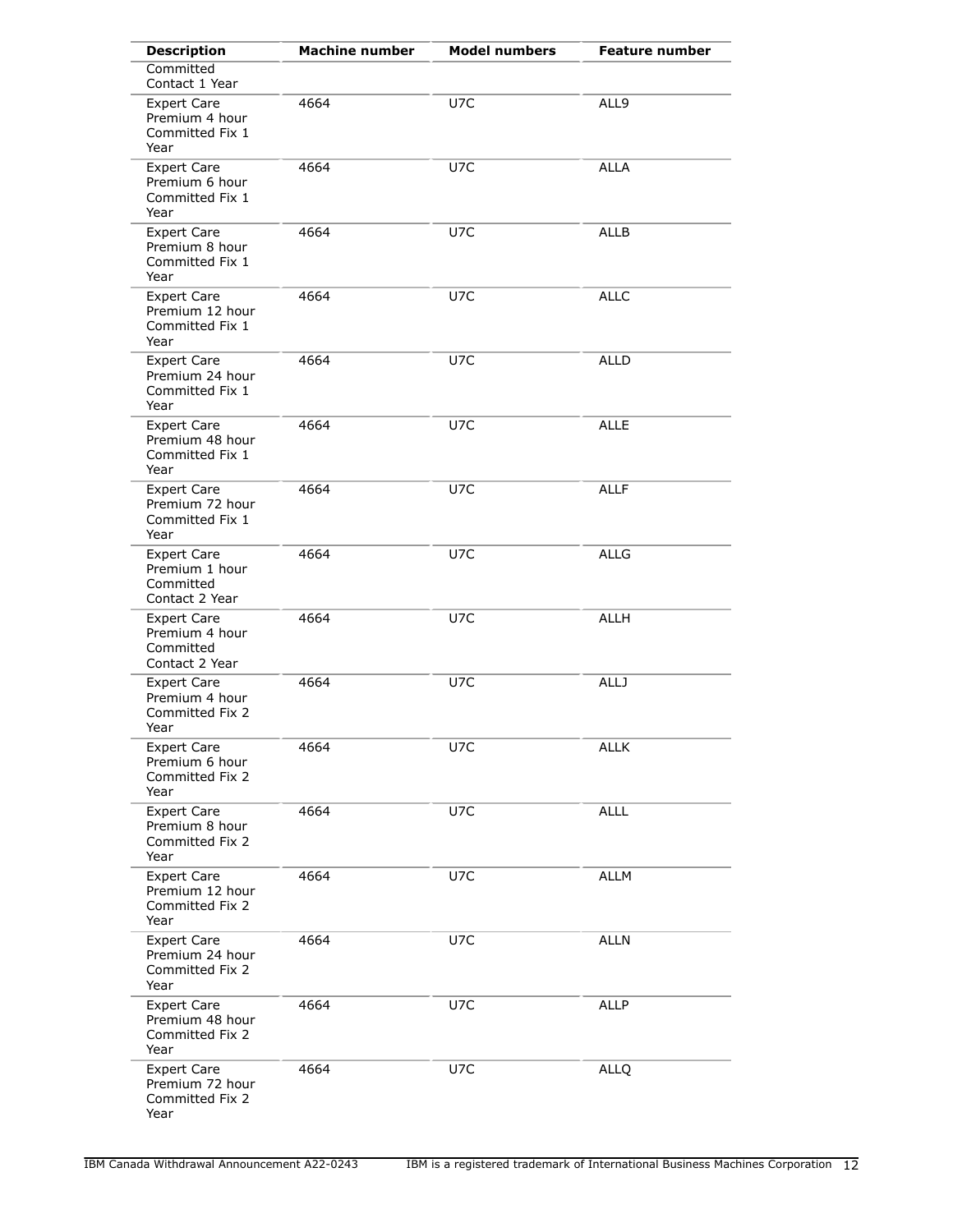| <b>Description</b>                                                  | <b>Machine number</b> | <b>Model numbers</b> | <b>Feature number</b> |
|---------------------------------------------------------------------|-----------------------|----------------------|-----------------------|
| <b>Expert Care</b><br>Premium 1 hour<br>Committed<br>Contact 3 Year | 4664                  | U7C                  | <b>ALLR</b>           |
| <b>Expert Care</b><br>Premium 4 hour<br>Committed<br>Contact 3 Year | 4664                  | U7C                  | <b>ALLS</b>           |
| <b>Expert Care</b><br>Premium 4 hour<br>Committed Fix 3<br>Year     | 4664                  | U7C                  | <b>ALLT</b>           |
| <b>Expert Care</b><br>Premium 6 hour<br>Committed Fix 3<br>Year     | 4664                  | U7C                  | ALLU                  |
| <b>Expert Care</b><br>Premium 8 hour<br>Committed Fix 3<br>Year     | 4664                  | U7C                  | <b>ALLV</b>           |
| <b>Expert Care</b><br>Premium 12 hour<br>Committed Fix 3<br>Year    | 4664                  | U7C                  | <b>ALLW</b>           |
| <b>Expert Care</b><br>Premium 24 hour<br>Committed Fix 3<br>Year    | 4664                  | U7C                  | <b>ALLX</b>           |
| <b>Expert Care</b><br>Premium 48 hour<br>Committed Fix 3<br>Year    | 4664                  | U7C                  | <b>ALLY</b>           |
| <b>Expert Care</b><br>Premium 72 hour<br>Committed Fix 3<br>Year    | 4664                  | U7C                  | <b>ALLZ</b>           |
| <b>Expert Care</b><br>Premium 1 hour<br>Committed<br>Contact 4 Year | 4664                  | U7C                  | ALD7                  |
| <b>Expert Care</b><br>Premium 4 hour<br>Committed<br>Contact 4 Year | 4664                  | U7C                  | ALD <sub>8</sub>      |
| <b>Expert Care</b><br>Premium 4 hour<br>Committed Fix 4<br>Year     | 4664                  | U7C                  | ALD9                  |
| <b>Expert Care</b><br>Premium 6 hour<br>Committed Fix 4<br>Year     | 4664                  | U7C                  | <b>ALDA</b>           |
| <b>Expert Care</b><br>Premium 8 hour<br>Committed Fix 4<br>Year     | 4664                  | U7C                  | <b>ALDB</b>           |
| <b>Expert Care</b><br>Premium 12 hour<br>Committed Fix 4<br>Year    | 4664                  | U7C                  | ALDC                  |
| <b>Expert Care</b><br>Premium 24 hour<br>Committed Fix 4<br>Year    | 4664                  | U7C                  | ALDD                  |
| <b>Expert Care</b><br>Premium 48 hour                               | 4664                  | U7C                  | <b>ALDE</b>           |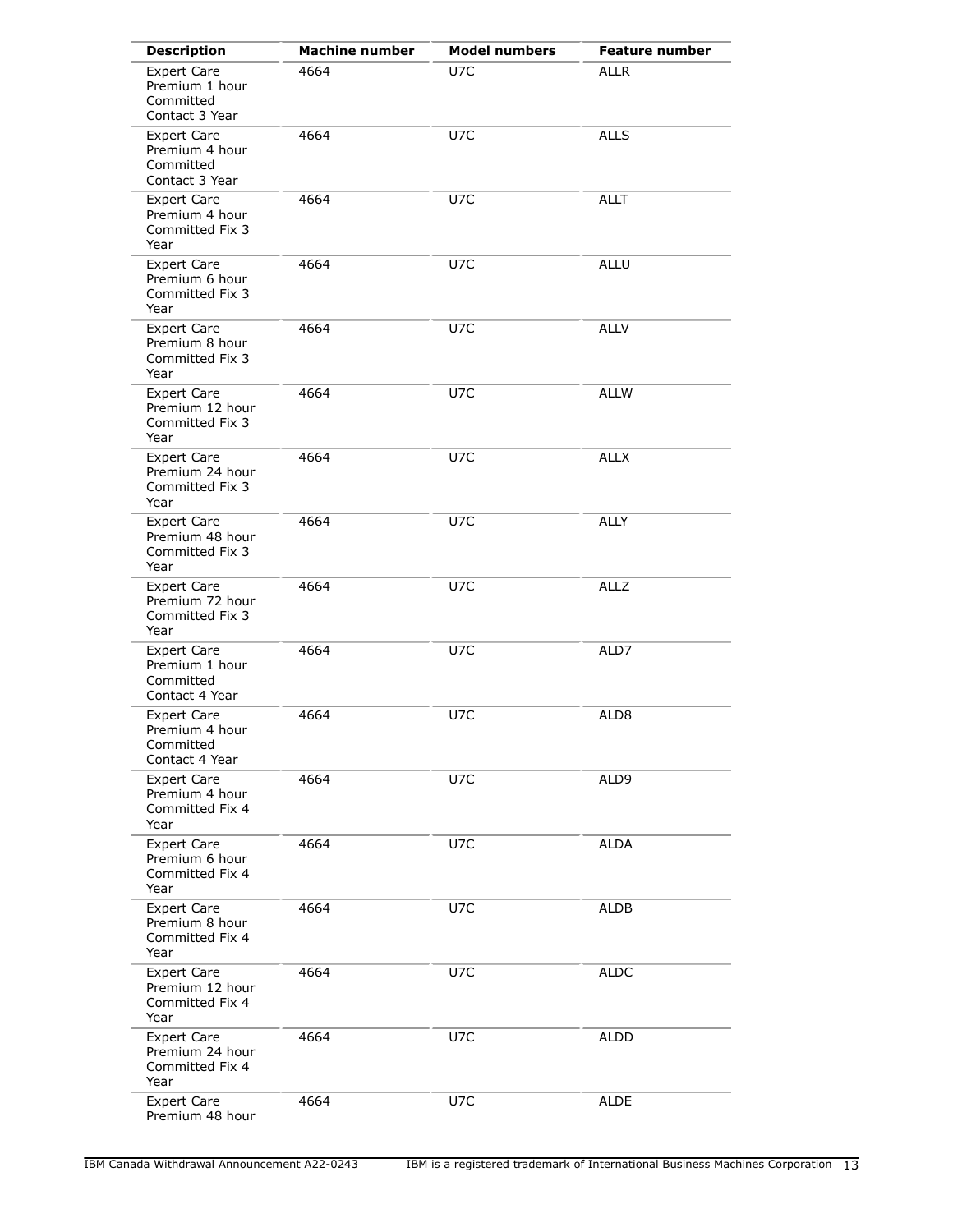| <b>Description</b>                                                                          | <b>Machine number</b> | <b>Model numbers</b> | <b>Feature number</b> |
|---------------------------------------------------------------------------------------------|-----------------------|----------------------|-----------------------|
| Committed Fix 4<br>Year                                                                     |                       |                      |                       |
| <b>Expert Care</b><br>Premium 72 hour<br>Committed Fix 4<br>Year                            | 4664                  | U7C                  | <b>ALDF</b>           |
| <b>Expert Care</b><br>Premium 1 hour<br>Committed<br>Contact 5 Year                         | 4664                  | U7C                  | <b>ALDG</b>           |
| <b>Expert Care</b><br>Premium 4 hour<br>Committed<br>Contact 5 Year                         | 4664                  | U7C                  | <b>ALDH</b>           |
| <b>Expert Care</b><br>Premium 4 hour<br>Committed Fix 5<br>Year                             | 4664                  | U7C                  | ALDJ                  |
| <b>Expert Care</b><br>Premium 6 hour<br>Committed Fix 5<br>Year                             | 4664                  | U7C                  | <b>ALDK</b>           |
| <b>Expert Care</b><br>Premium 8 hour<br>Committed Fix 5<br>Year                             | 4664                  | U7C                  | <b>ALDL</b>           |
| <b>Expert Care</b><br>Premium 12 hour<br>Committed Fix 5<br>Year                            | 4664                  | U7C                  | ALDM                  |
| <b>Expert Care</b><br>Premium 24 hour<br>Committed Fix 5<br>Year                            | 4664                  | U7C                  | ALDN                  |
| <b>Expert Care</b><br>Premium 48 hour<br>Committed Fix 5<br>Year                            | 4664                  | U7C                  | ALDP                  |
| <b>Expert Care</b><br>Premium 72 hour<br>Committed Fix 5<br>Year                            | 4664                  | U7C                  | <b>ALDQ</b>           |
| ServicePac <sup>(R)</sup> for<br>Hard Drive or<br>Media Retention<br>for Storage 3<br>years | 4664                  | U7C                  | <b>BONQ</b>           |
| SP for Hard Drive<br>or Media Retention<br>for Storage 5<br>years                           | 4664                  | U7C                  | <b>BOPF</b>           |
| Route to Power<br>Manufacturing<br>Indicator                                                | 4664                  | U7C                  | EFD <sub>0</sub>      |
| Cloud Pak System<br>W4700                                                                   | 4664                  | U7C                  | EAP7                  |
| Rack Indicator<br>None                                                                      | 4664                  | U7C                  | 4650                  |
| Rack Indicator<br>Rack 1                                                                    | 4664                  | U7C                  | 4651                  |
| Rack Indicator<br>Rack 2                                                                    | 4664                  | U7C                  | 4652                  |
| Rack Indicator<br>Rack 3                                                                    | 4664                  | U7C                  | 4653                  |
| Rack Indicator<br>Rack 4                                                                    | 4664                  | U7C                  | 4654                  |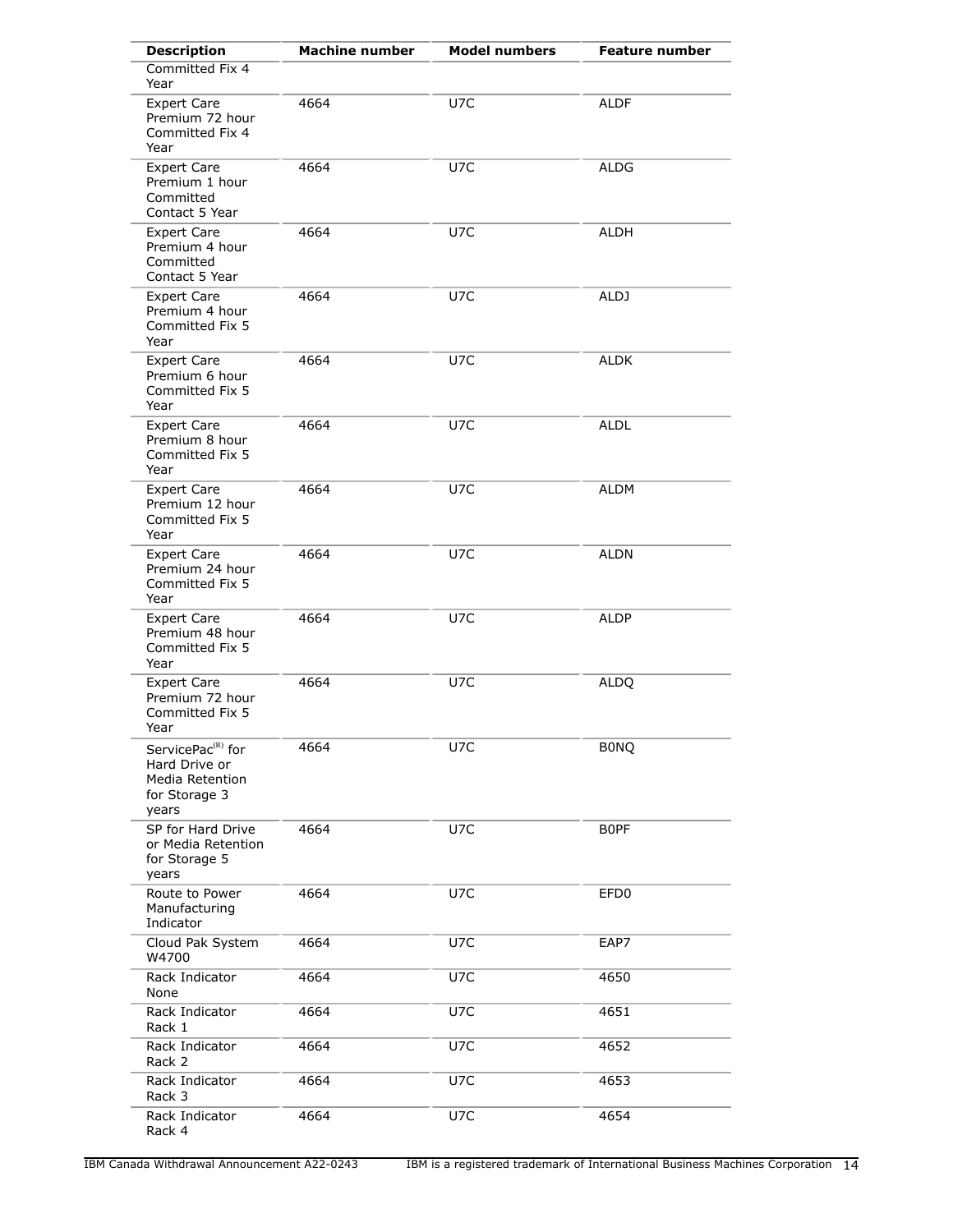| <b>Description</b>         | <b>Machine number</b> | <b>Model numbers</b> | <b>Feature number</b> |
|----------------------------|-----------------------|----------------------|-----------------------|
| Rack Indicator<br>Rack 5   | 4664                  | U7C                  | 4655                  |
| Rack Indicator<br>Rack 6   | 4664                  | U7C                  | 4656                  |
| Rack Indicator<br>Rack 7   | 4664                  | U7C                  | 4657                  |
| Rack Indicator<br>Rack 8   | 4664                  | U7C                  | 4658                  |
| Rack Indicator<br>Rack 9   | 4664                  | U7C                  | 4659                  |
| Rack Indicator<br>Rack 10  | 4664                  | U7C                  | 4660                  |
| Rack Indicator<br>Rack 11  | 4664                  | U7C                  | 4661                  |
| Rack Indicator<br>Rack 12  | 4664                  | U7C                  | 4662                  |
| Rack Indicator<br>Rack 13  | 4664                  | U7C                  | 4663                  |
| Rack Indicator<br>Rack 14  | 4664                  | U7C                  | 4664                  |
| Rack Indicator<br>Rack 15  | 4664                  | U7C                  | 4665                  |
| Rack Indicator<br>Rack 16  | 4664                  | U7C                  | 4666                  |
| Storage<br>Subsystem ID 1  | 4664                  | U7C                  | 9170                  |
| Storage<br>Subsystem ID 2  | 4664                  | U7C                  | 9171                  |
| Storage<br>Subsystem ID 3  | 4664                  | U7C                  | 9172                  |
| Storage<br>Subsystem ID 4  | 4664                  | U7C                  | 9173                  |
| Storage<br>Subsystem ID 5  | 4664                  | U7C                  | 9174                  |
| Storage<br>Subsystem ID 6  | 4664                  | U7C                  | 9175                  |
| Storage<br>Subsystem ID 7  | 4664                  | U7C                  | 9176                  |
| Storage<br>Subsystem ID 8  | 4664                  | U7C                  | 9177                  |
| Storage<br>Subsystem ID 9  | 4664                  | U7C                  | 9178                  |
| Storage<br>Subsystem ID 10 | 4664                  | U7C                  | 9179                  |
| Storage<br>Subsystem ID 11 | 4664                  | U7C                  | 9180                  |
| Storage<br>Subsystem ID 12 | 4664                  | U7C                  | 9181                  |
| Storage<br>Subsystem ID 13 | 4664                  | U7C                  | 9182                  |
| Storage<br>Subsystem ID 14 | 4664                  | U7C                  | 9183                  |
| Storage<br>Subsystem ID 15 | 4664                  | U7C                  | 9184                  |
| Storage<br>Subsystem ID 16 | 4664                  | U7C                  | 9185                  |
| Storage<br>Subsystem ID 17 | 4664                  | U7C                  | 9186                  |
| Storage<br>Subsystem ID 18 | 4664                  | U7C                  | 9187                  |
| Storage<br>Subsystem ID 19 | 4664                  | U7C                  | 9188                  |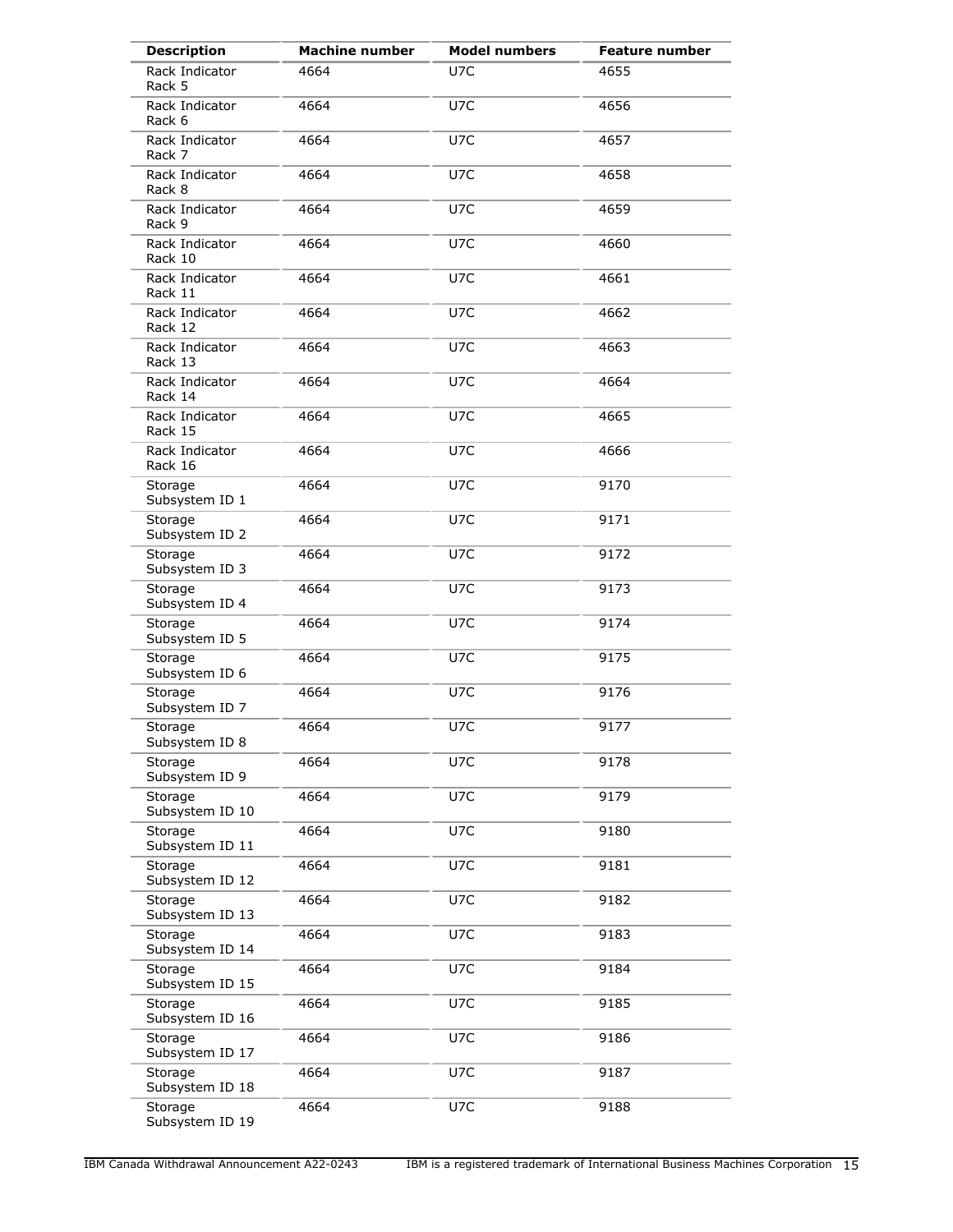| <b>Description</b>                                           | <b>Machine number</b> | <b>Model numbers</b> | <b>Feature number</b> |
|--------------------------------------------------------------|-----------------------|----------------------|-----------------------|
| Storage<br>Subsystem ID 20                                   | 4664                  | U7C                  | 9189                  |
| <b>ServicePac</b><br>Machine Setup<br>Support for<br>Storage | 4664                  | 824                  | <b>BOSK</b>           |
| <b>ServicePac</b><br>Machine Setup<br>Support for<br>Storage | 4664                  | U7C                  | <b>BOSK</b>           |

Effective January 14, 2023, the following features will be withdrawn:

| <b>Description</b>                                | <b>Machine number</b> | <b>Model numbers</b> | <b>Feature number</b> |
|---------------------------------------------------|-----------------------|----------------------|-----------------------|
| 800 GB NVMe<br>Flash Drive                        | 2076                  | 824                  | ADT <sub>1</sub>      |
| 800 GB NVMe<br>Flash Drive                        | 2076                  | U7C                  | ADT1                  |
| 800 GB NVMe<br>Flash Drive                        | 4664                  | 824                  | ADT <sub>1</sub>      |
| 800 GB NVMe<br>Flash Drive                        | 4664                  | U7C                  | ADT <sub>1</sub>      |
| 10 TB 7,200 rpm<br>12 Gb SAS NL 3.5<br>Inch HDD   | 2076                  | 12G                  | AHD <sub>6</sub>      |
| 10 TB 7,200 rpm<br>12 Gb SAS NL 3.5<br>Inch HDD   | 4664                  | 12G                  | AHD <sub>6</sub>      |
| 10 TB 7,200 rpm<br>12 Gb SAS NL 3.5<br>Inch HDD   | 2076                  | 92G                  | AH79                  |
| 10 TB 7,200 rpm<br>12 Gb SAS NL 3.5<br>Inch HDD   | 4664                  | 92G                  | AH79                  |
| 800 GB 3DWPD 12<br>Gb SAS 2.5 Inch<br>Flash Drive | 2076                  | 24G                  | AHH9                  |
| 800 GB 3DWPD 12<br>Gb SAS 2.5 Inch<br>Flash Drive | 4664                  | 24G                  | AHH9                  |

# <span id="page-15-0"></span>**Replacement product information**

| Withdrawn<br>product                                                      | <b>Machine type-</b><br>model | Replacement<br>product                                                           | <b>Machine type-</b><br>model |
|---------------------------------------------------------------------------|-------------------------------|----------------------------------------------------------------------------------|-------------------------------|
| <b>IBM FlashSystem</b><br>7200 NVMe<br>Control Enclosure                  | 2076-824                      | <b>IBM FlashSystem</b><br>7300 NVMe<br>Control Enclosure                         | 4657-924                      |
| <b>IBM FlashSystem</b><br>7200 Utility NVMe<br>Control Enclosure          | 2076-U7C                      | <b>IBM FlashSystem</b><br>7300 Utility Model<br><b>NVMe Control</b><br>Enclosure | 4657-U7D                      |
| <b>IBM FlashSystem</b><br>7200 NVMe<br>Control Enclosure                  | 4664-824                      | <b>IBM FlashSystem</b><br>7300 NVMe<br>Control Enclosure                         | 4657-924                      |
| <b>IBM FlashSystem</b><br>7200 Utility Model<br>NVMe Control<br>Enclosure | 4664-U7C                      | <b>IBM FlashSystem</b><br>7300 Utility Model<br><b>NVMe Control</b><br>Enclosure | 4657-U7D                      |

For additional replacement product information, see Hardware Announcement [A22-0036,](http://www.ibm.com/common/ssi/cgi-bin/ssialias?infotype=an&subtype=ca&appname=gpateam&supplier=649&letternum=ENUSA22-0036) dated February 8, 2022.